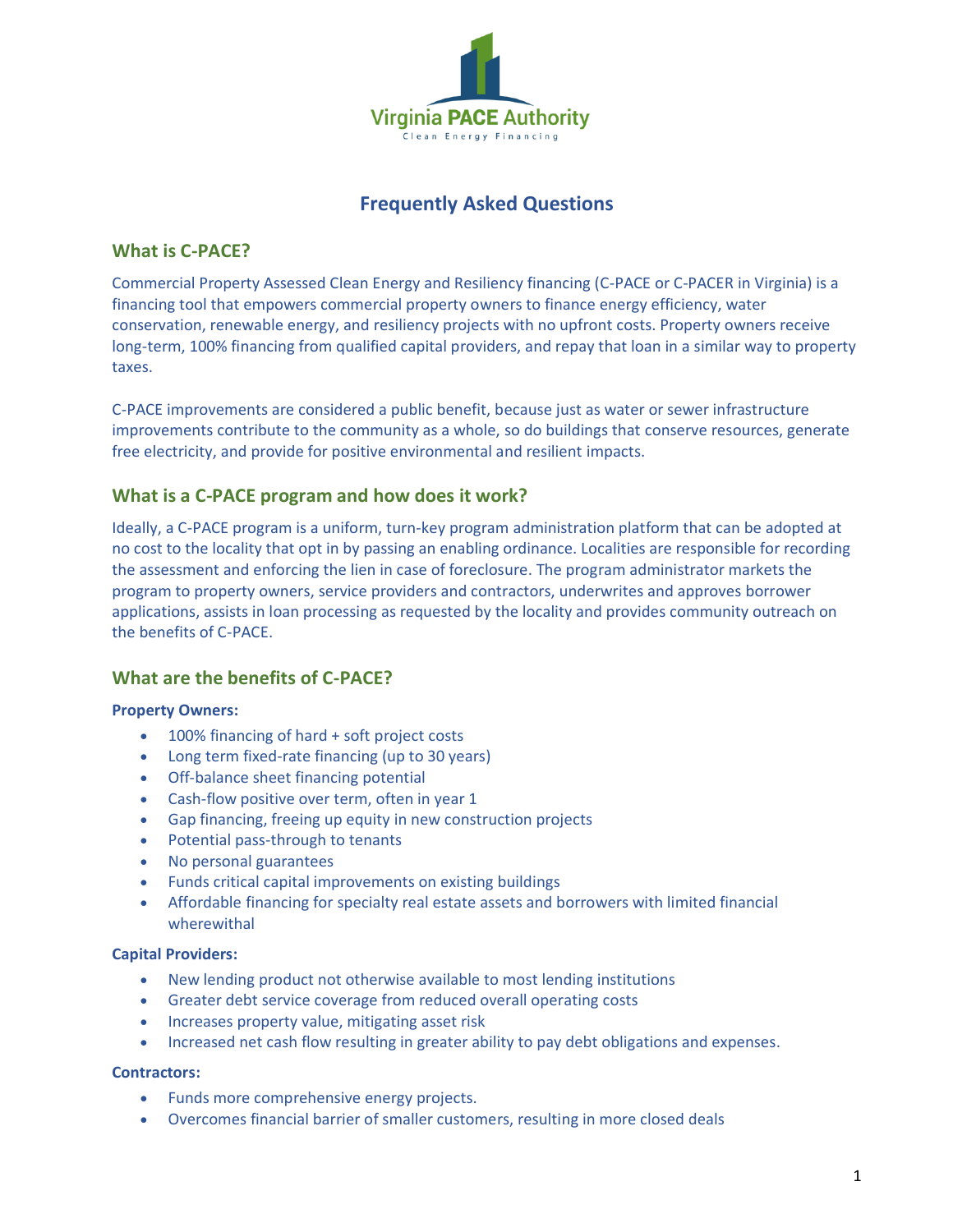- Creates a whole new line of businesses
- Offers alternative to using own line of credit ("OPM")

#### **Local Governments:**

- Unlocks savings opportunities for local businesses
- Revitalizes buildings and improve property values
- Attracts new development and construction projects
- Creates more jobs and stimulate your local economy
- Conserves resources and reduce pollution

## **Who can use C-PACE?**

C-PACE is currently available to commercial properties located within a C-PACE enabled district. Eligible properties are generally defined as:

- Office, retail, and hospitality
- Warehouse and industrial
- Agricultural and vacant land
- Medical office, private hospitals, acute care facilities
- Multifamily with 5+ units (in most areas), senior living and assisted living
- Specialty real estate such as golf courses, sports facilities, theatres, private schools

Eligible commercial properties may be owned by non-governmental, tax-exempt organizations such as community centers, hospitals, theaters, schools, religious facilities, etc.

C-PACE can be used for upgrading existing buildings including major renovations and adaptive reuse of underutilized buildings as well as new construction.

# **What types of projects can C-PACE finance?**

Any type of clean energy project: energy efficiency, resiliency/stormwater management, water conservation, and renewable energy. Projects vary but are designed to reduce consumption of nonrenewable resources such as oil, coal, and natural gas or water resources. C-PACE financing offers 100% financing of hard and soft costs. More information at:<https://virginiapace.com/eligibility/>

## **For Local Governments**

## **How does our jurisdiction opt in to the C-PACE program?**

The jurisdiction's legislative body must pass an enabling ordinance that allows the jurisdiction to implement C-PACE in one of four ways: 1) hire a third-party administrator either by "riding" the contract of an existing program like Fairfax or Loudoun Counties 2) hire a third-party administrator through a competitive procurement process 3) self-administer or 4) wait to opt-into the state sponsored program which will be available sometime in 2021 and will utilize a third-party to administer the program. The fastest way to open a program is ride an existing contract.

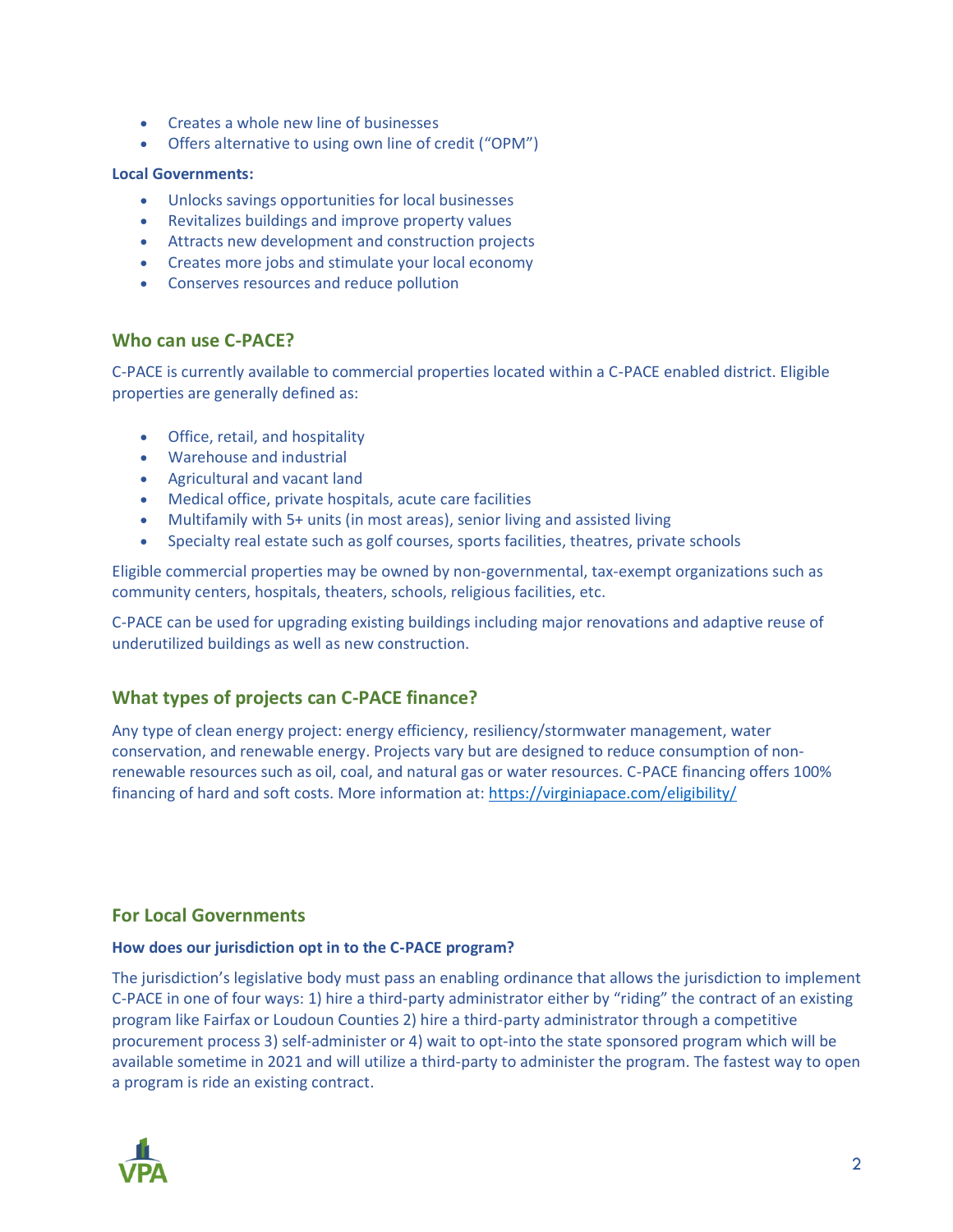## **What much does opt-ing into a program cost?**

There are no dues or fees to opt in to a C-PACE program, however there may be some initial costs associated with staff time, which are typically fairly minimal. This assumes choosing the first option discussed above right now and the first and fourth options sometime in 2021.

## **Does our jurisdiction have to provide financing for property owners?**

No. Property owners receive C-PACE financing through registered capital providers.

## **Is our jurisdiction expected to provide and fund program marketing?**

No, but most jurisdictions may choose to allocate minimal staff time and fiscal resources towards spreading awareness of the program right after it launches.

## **By opting in, does our jurisdiction have to create its own program?**

No. VPA administers a uniform, standardized program. As an administrator, VPA will:

- Market the program to property owners
- Verify, approve, and register capital providers and qualified contractors
- Assist property owners with their C-PACE application and give final approval for projects to commerce and follow the project under completion
- Remit payments to capital providers if requested by the local government

## **How will we bill and collect repayment from property owners?**

A C-PACE assessment is a special benefit assessment and is billed as such. Annual or semi-annual C-PACE repayment installments will be collected by the jurisdiction using their present tax collection process or request that the capital provider or program administrator perform some of these functions. Like any other tax, C-PACE assessment payments are a first and prior lien against the property.

## **How is delinquency or default treated?**

The C-PACE assessment will be enforced in the same manner that a property tax lien against real property is enforced by the jurisdiction to the extent the enforcement is consistent with the laws of Virginia. Delinquent C-PACE installments will incur interest and penalties in the same manner as delinquent property taxes.

## **For Property Owners**

## **Does VPA design and finance projects?**

No. Property owners work with a qualified qualified energy professional or contractor to design a project, develop a scope of work, and submit the required documentation, using in the form of an energy analysis. When approved, property owners find a registered capital provider to finance the project.

## **Who finances C-PACE projects?**

VPA operates an open-market program. Property owners may choose to work with any registered capital provider. If a property owner's preferred capital provider is not registered, they may apply to do so.

## **What are the typical terms of a C-PACE assessment?**